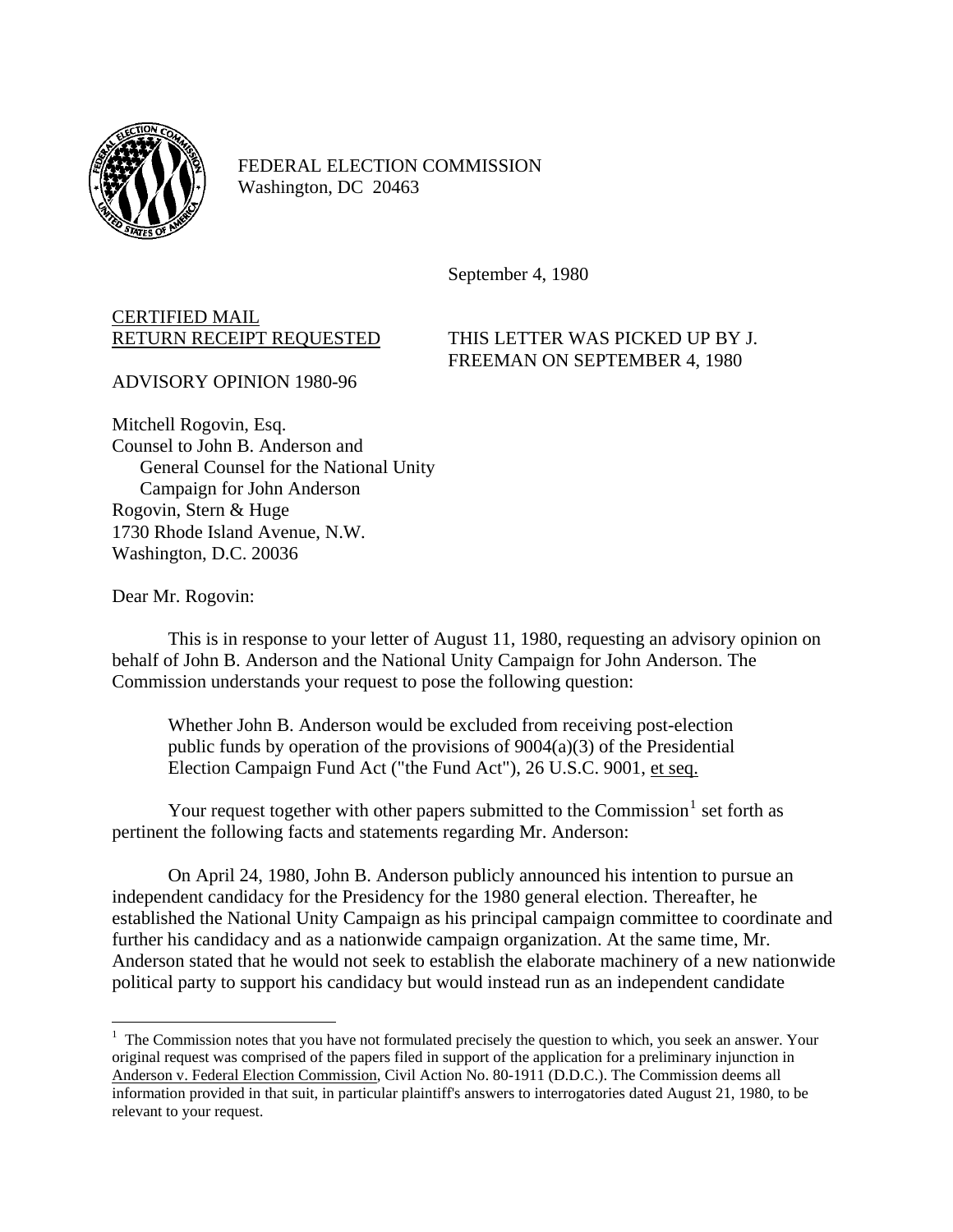appealing for support not only to those who did not currently identify themselves as party members but also to Democrats and Republicans dissatisfied with the candidates or programs being offered by their own parties. Mr. Anderson is presently certified to be on the ballot, or has met all of the requirements for ballot access, in more than 10 states as a candidate for President of the United States.

The National Unity Campaign ("NUC") is an unincorporated political committee which currently has a monthly payroll of over \$200,000 covering 259 employees and hundreds of additional volunteers. It is headquartered in Washington, D.C., now occupying several floors of an office building at 3255 K Street, N.W., Washington, D.C. 20007. The officers and principal supervisors of the NUC are located in the Washington office, as are over 100 employees and volunteers. The NUC has State and regional offices throughout the country in virtually every state and many large cities. State and regional coordinators report to the Washington headquarters of the NUC. Funds raised through the efforts of State and regional offices are transmitted to Washington. Among the NUC's purposes is to place Mr. Anderson's name on the general election ballot in every State and the District of Columbia.

The NUC has a platform which is still being formulated. Mr. Anderson's positions and statements have been gathered on a number of issues. Issue advisors, on the staff of the National Unity Campaign, have refined and further developed Mr. Anderson's, positions. In addition, Mr. Anderson has met on numerous occasions with campaign advisors and with supporters, advisors and experts on issues who are not directly working for the campaign, to shape and develop his substantive campaign positions and proposals and the platform. While the NUC has no formal or written rules regarding the manner in which campaign workers, advisors or others shall "input" their views into the platform, the NUC has sought such input from many individuals across the country.

The NUC does not presently intend to create or perpetuate a party apparatus with permanent state and local organizations and physical facilities, is not at this time supporting or endorsing other political candidates, and is not asking voters affiliated with other parties to renounce those affiliations and join a different party. Rather, the NUC is established to promote a particular set of political programs and views and a particular candidate, offering the voters a choice for national leadership which Mr. Anderson and his supporters do not believe is currently being offered by either of the major parties.

No consideration has been given as of this date to whether the National Unity Campaign will be terminated after November 4, 1980, and therefore there is no intention presently formed as to this matter one way or the other. However, should Mr. Anderson be elected it is anticipated that the National Unity Campaign would assist after November 4 in his transition to the office of the President in January 1981.

In addition to organizing the National Unity Campaign, Mr. Anderson, together with the NUC and local supporters, have established organizations in several states. One such organization is the Anderson Coalition Party, a new political party pursuant to Michigan Statutes Annotated §§6.1685, 6.1560(2) eligible to have its candidates for President and Vice President on the Michigan general election ballot for November 1980. To establish the Anderson Coalition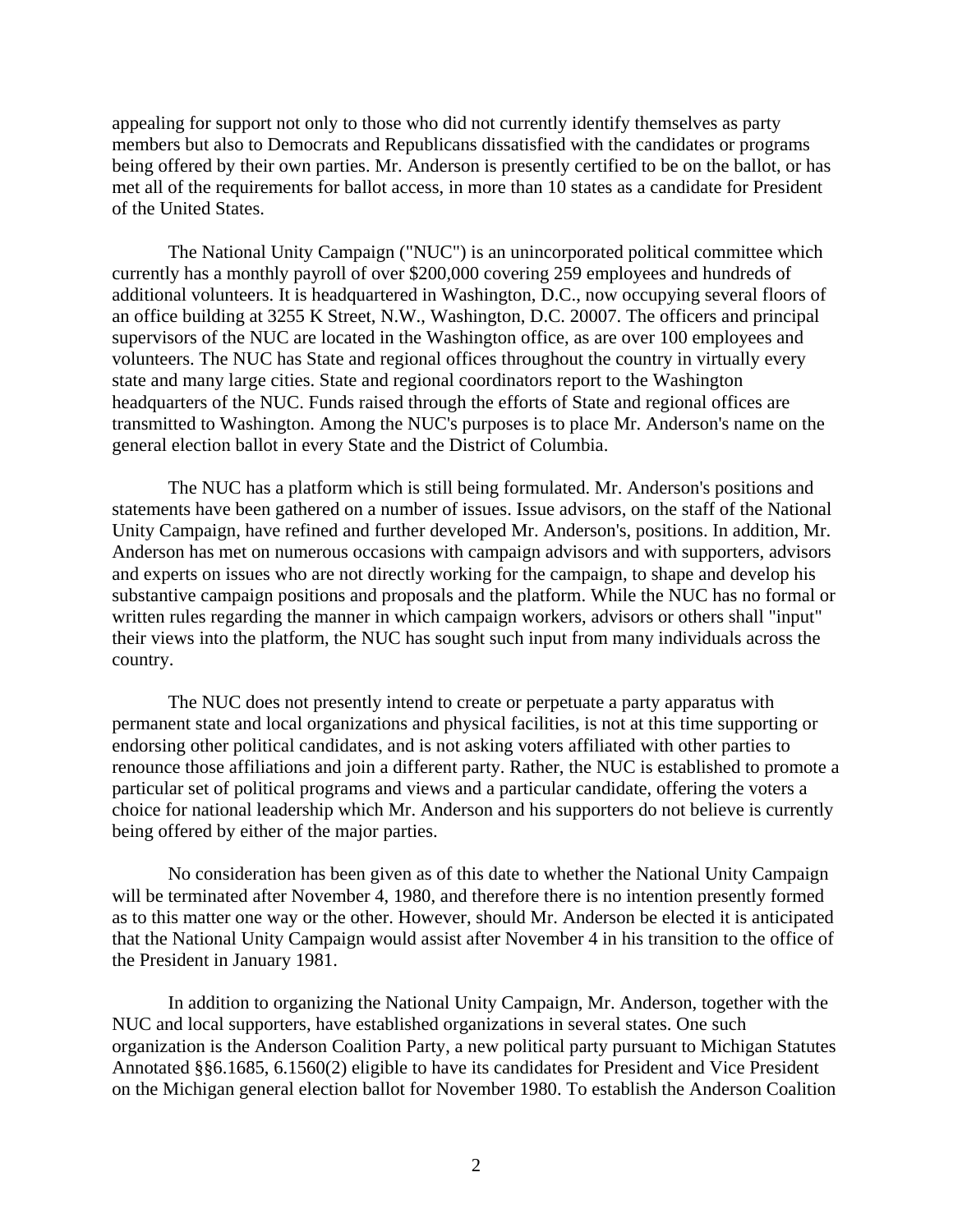Party as a new political party in Michigan, supporters of John Anderson, in compliance with M.S.A. §6.1685, circulated petitions on behalf of the proposed political party, collecting more than 18,339 valid signatures. Those signatures were filed with the Secretary of State's office by May 5, 1980. On May 24, 1980, in compliance with M.S.A. §6.1686(a), county caucuses to elect delegates to the Anderson Coalition State Convention were held in each congressional district. The delegates so elected met on May 31, 1980 pursuant to M.S.A. §6.1686(a) in state convention where they selected John B. Anderson as their presidential nominee. A vice-presidential nominee and 21 electors were also nominated.

In compliance with M.S.A. §6.1686(a), the nominees of the state convention were certified to the Secretary of State on June 2, 1980. Also on June 2, 1980, the Michigan Board of State Canvassers certified the Anderson Coalition for ballot position as a new political party for the August 5, 1980 primary. On August 5, the Anderson Coalition Party received sufficient votes in the primary to achieve ballot position in the November 1980 general election ballot for its Presidential and Vice-Presidential nominees.<sup>[2](#page-2-0)</sup>

The National Unity Campaign for John Anderson funded the petition drive to establish the Anderson Coalition as a new political party in Michigan. The National Unity Campaign has continued to provide funds for the Anderson Coalition's efforts to obtain a ballot position in November for John B. Anderson in Michigan. The Anderson Coalition has forwarded to the National Unity Campaign for John Anderson money that it has raised in Michigan.

Another such organization is the Independents for Anderson Party of North Carolina, established pursuant to North Carolina General Statute §163.96. Petitions for the establishment of the Independents for Anderson Party were circulated in North Carolina beginning in early May and the signed petitions containing 19,004 signatures were delivered to the county Boards of Election on May 15. The verified signatures were then filed with the State Board of Elections on June 2, and after a hearing on June 17, 1980, the Board certified the new party. Beginning on June 18, notices of the party convention were printed in the Ashville Citizens Times, the Charlotte Observer, the Greensboro Record, and the Raleigh News and Observer. Information packets concerning the convention were sent to supporters, and throughout the week of June 23, registration of party members was conducted at the county Boards of Election. The Independents for Anderson Party convention was held on June 28, with 108 delegates to the convention representing 45 North Carolina counties and each congressional district. John B. Anderson and James Clotfelter were nominated as President and Vice President, respectively, and their names were certified to the State Board by the party chairman on June 29 and received by the Board on June 30.

After a challenge was brought to the certification of the party and its nominees, the State Board of Elections ruled that John B. Anderson was ineligible to be the presidential nominee of the Independents for Anderson Party. However, on August 20, 1980, Federal District Judge Dupree of the Eastern District of North Carolina issued a permanent injunction preventing the

1

<span id="page-2-0"></span> $2$  The Commission notes that the Citizens' Party and the Libertarian Party also received sufficient votes in the August 5 Michigan primary to qualify their Presidential candidates for the ballot in the November general election in Michigan.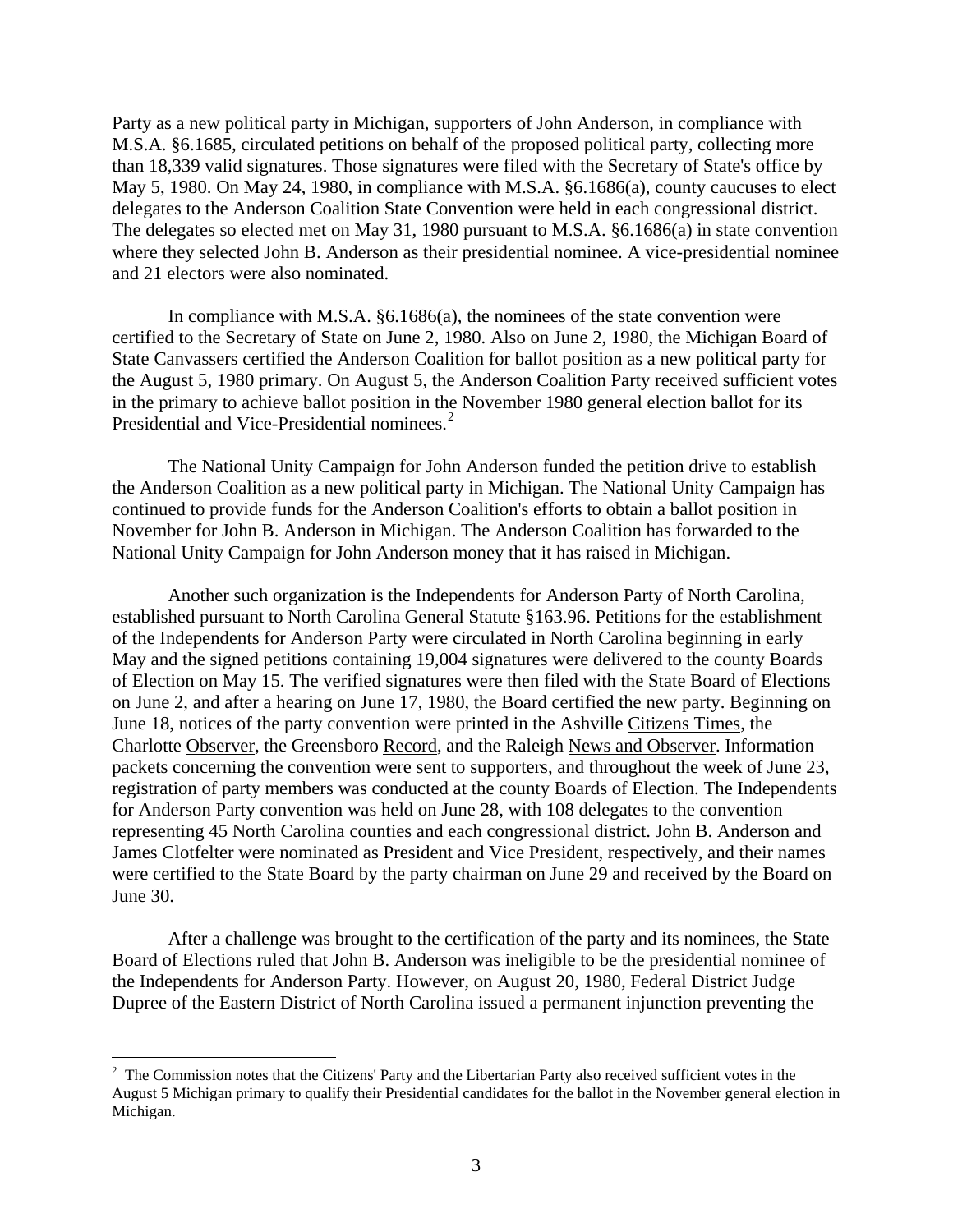State of North Carolina from printing its general election ballot without the name of John B. Anderson as the presidential nominee of the Independents for Anderson Party of North Carolina.

A third such organization is the Anderson Party of Delaware, formed pursuant to 15 Delaware Code §§3001, 3301 et seq. which require that in order to nominate a presidential candidate, a new political party must have at least 131 registrants for that party on or before August 16, 1980. On August 16, 1980, voters registered as members of the Anderson Party of Delaware and representing 34 legislative districts met in convention. The caucuses from the legislative districts elected 34 delegates who unanimously nominated John B. Anderson as the party's presidential nominee. Pursuant to 15 Del. Code. §3303, the party's certificate of nomination for John B. Anderson must be filed with the Secretary of State by September 1, 1980.

In addition to states such as those described above in which a relatively elaborate political party mechanism was established pursuant to State law, there are a number of other states in which Mr. Anderson and his supporters have organized somewhat less formally to achieve the immediate object of ballot access. For example, in Connecticut, to obtain ballot access under state law, supporters of Mr. Anderson circulated petitions to nominate him for President as the nominee of the Anderson Coalition. He will appear on the ballot under the Anderson Coalition label. However, the Anderson Coalition did not hold any caucuses or conventions.

Similarly, in New York, petitions circulated for a presidential candidate are required to bear a party name and emblem. In New York, therefore, to comply with the statute, the petitions nominating Mr. Anderson bear the name of the Unity Coalition Party.

Another variation is the State of Washington where a candidate may be nominated for President by 159 registered voters meeting in convention, declaring their support for the candidate and then nominating him. The candidate, however, then appears on the ballot without any party affiliation being designated since the convention structure does not nominate the candidate as the nominee of a party but only of those voters. R.C.W. §§29.24.040; R.C.W. 29.24.030. A convention was held to nominate John B. Anderson for President on July 26, 1980 and it was attended by 775 registered voters.

The State of Hawaii presents yet another variation. In Hawaii, John Anderson's supporters are seeking to qualify him for the ballot as an independent candidate pursuant to H.R.S. §11-113(b)(2) which governs ballot access for all candidates except those of major parties. It requires that a candidate's supporters file petitions with the candidate's name signed by 2,927 registered voters, provided that the requisite signatures are certified by September 5. Mr. Anderson will appear on the general election ballot as an independent. Hawaii, however, provides no mechanism for choosing electors for independent candidates. The only provisions governing selection of electors is H.R.S. §14-21 which requires political parties to choose their electors at a convention. An Attorney General's Opinion issued May 23, 1980 to the Lieutenant Governor of Hawaii ruled that all groups nominating candidates pursuant to H.R.S. §11- 113(b)(2) would be deemed political parties solely for purposes of choosing electors. Consequently, the Hawaii John Anderson for President Committee held a convention on August 14 at which four electors and first and second alternates were selected. The names of the electors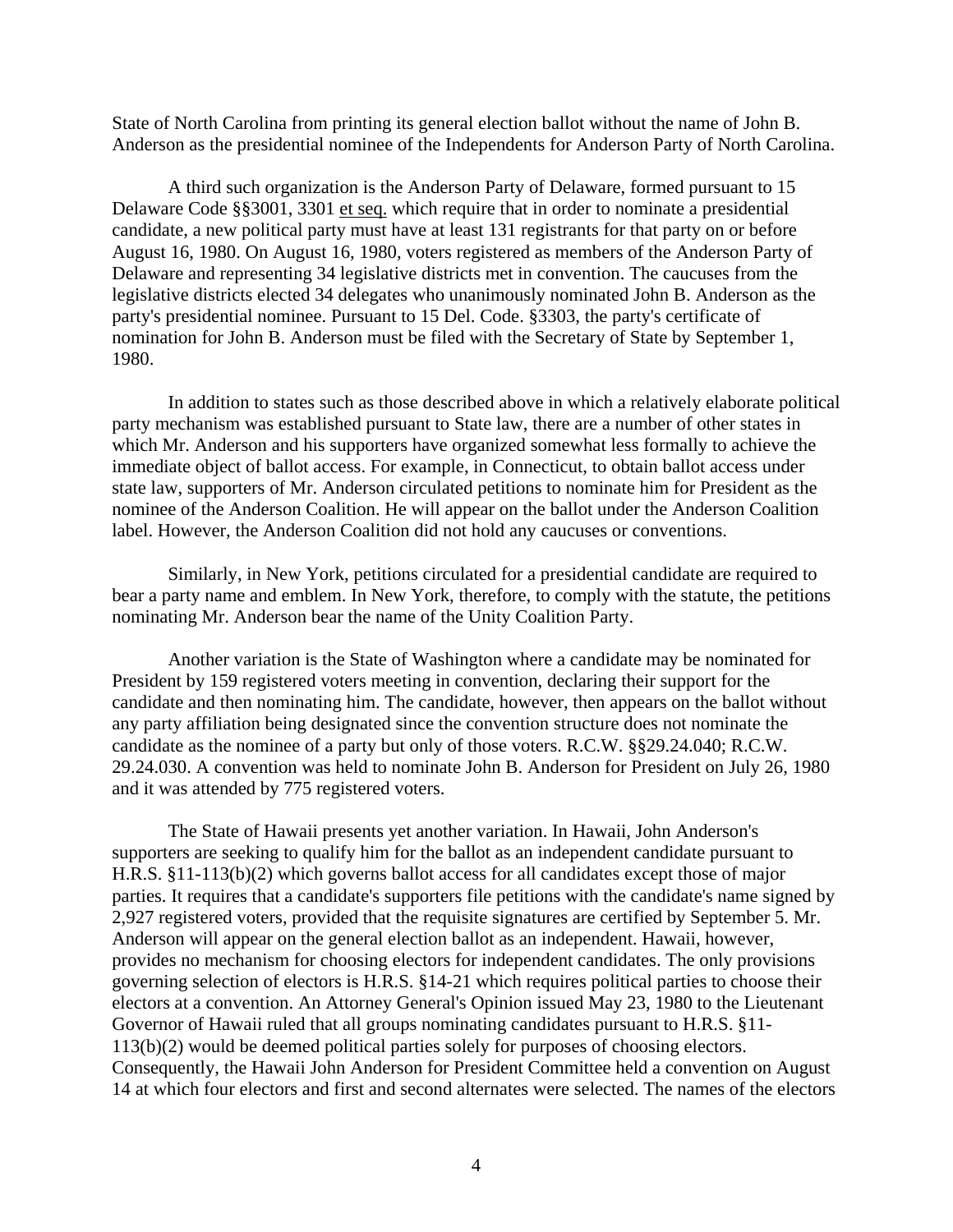were then certified by the Chairman and Secretary of the convention to the Lieutenant Governor. The electors' names will not appear on the ballot, however. John B. Anderson will appear on the Hawaii general election ballot as an independent and not as the candidate of the convention which chose the electors.

\* \* \* \*

As you note in your request, no provision of the Fund Act directly provides for public funding for independent candidates. Rather, as the court of appeals observed in Buckley v. Valeo, 519 F.2d 821, 887 (D.C. Cir. 1975), the statute speaks only of providing funding to candidates of "political parties" - major, minor or new.<sup>[3](#page-4-0)</sup> The nature and extent of a candidate's entitlement to public funds turns largely on the performance of the candidate's party in the preceding presidential election. The presidential candidate of a "major party", defined as a party whose presidential candidate received twenty-five percent or more of the popular vote in the preceding election, is entitled to receive public funds prior to the general election to defray all of his campaign expenses. See 26 U.S.C. 9002(6), 9004(a)(1). The candidate of a "minor party", defined as a party whose presidential candidate received between five percent and twenty-five percent of the popular vote in the preceding presidential election, is entitled to receive public funds prior to the general election in a proportionally lesser amount than the major party candidates depending upon the popular vote his party's candidate received in preceding election. See 26 U.S.C. 9002(7), 9004(a)(2)(A). The candidate of a "new party", defined as party which is neither a major party nor a minor party, is entitled to receive post-election public funding in an amount proportionate to the number of popular votes he receives but only if the candidate receives five percent or more of the total popular vote cast for the office of President. See 26 U.S.C. 9002(8), 9004(a)(3).

Despite its consistent reference to candidates of "political parties", the Fund Act contains no separate definition of the term "political party". However, section 9002.15 of the Commission's regulations<sup>[4](#page-4-1)</sup> defines the term "political party" to mean:

an association, committee, or organization which nominates or selects an individual for election to any Federal office, including the office of President or Vice President of the United States, whose name appears on the general election ballot as the candidate of such association, committee or organization.

The issue raised by your request is, therefore, whether the organizations supporting Mr. Anderson fall within the meaning of a political party for the purposes of the Fund Act.

The definition of a political party adopted by the Commission in 11 CFR 9002.15 breaks down into three essential components: (1) an association, committee, or organization (2) which nominates or selects an individual for election to Federal office, including the office of President

 $\overline{a}$ 

<span id="page-4-0"></span><sup>3</sup> See 26 U.S.C. 9002(2), (4), (6), (7), (8), (11) (12); 9003; 9004; 9005(a); 9006(b), (c); 9007; 9012.

<span id="page-4-1"></span> $\frac{4}{10}$  On June 1, 1980, the Commission adopted amendments to the regulations under the Fund Act and transmitted these amendments to Congress on June 13, 1980. On August 26, 1980, the 30 day legislative review period expired. See 26 U.S.C. 9009(c).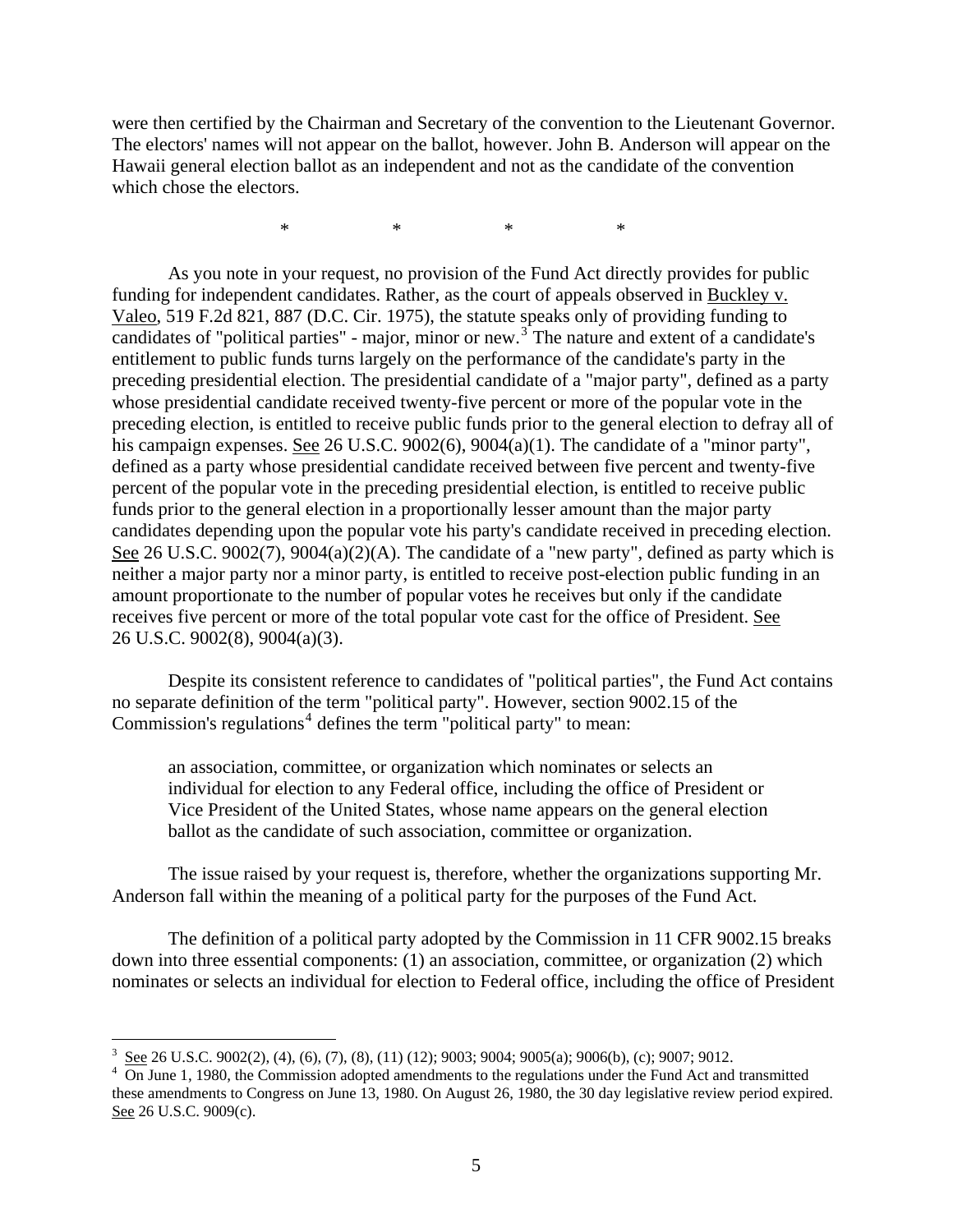or Vice President of the United States, (3) whose name appears on the general election ballot as the candidate of such association, committee or organization.

With respect to the first component, the National Unity Campaign is the principal campaign committee of Mr. Anderson and conducts a wide range of activities involving numerous paid staff members and volunteers in virtually every state. As such, the National Unity Campaign clearly constitutes an "association, committee, or organization" under 11 CFR 9002.15. Similarly, state organizations such as the Anderson Coalition Party, the Independents for Anderson Party of North Carolina, the Anderson Party of Delaware, the Anderson Coalition and the Unity Coalition Party each constitute an "association, committee, or organization" for the purposes of 11 CFR 9002.15.

The regulation does not require that a political party be organized in a particular manner, that it refer to itself as a "party", or that it have existed or intend to exist for a stated period of time. The only specific activity which the regulation requires a political party to engage in is set forth in the second component, namely, that it nominate or select an individual for election to any Federal office, including the office of President or Vice President of the United States. The terms "nominate" and "select" are not defined in the Fund Act, the Presidential Primary Matching Payment Account Act (26 U.S.C. 9032-9042), the Federal Election Campaign Act (2 U.S.C. 431-435), or in the regulations promulgated thereunder. While the two major parties, as well as several minor parties, engage in complex nominating procedures involving primary elections and national conventions, the Fund Act does not require that any political party - major, minor or new - utilize such procedures.<sup>[5](#page-5-0)</sup> Rather, the definition of the term "candidate" as set forth in 26 U.S.C. 9002(2) indicates that the Fund Act intended to accommodate the wide range of procedures prescribed by the laws of the various states regulating ballot acces s:

The term "candidate" means with respect to any presidential election, an individual who –

(A) has been nominated for election to the office of President of the United States or the office of Vice President of the United States by a major party, or

(B) has qualified to have his name on the election ballot (or to have the names of electors pledged to him on the election ballot) as the candidate of a political party for election to either such office in 10 or more States.... (emphasis added)

The Commission notes that the requirements for gaining access to the general election ballot vary considerably from state to state. Non-major party convention nominations are recognized in but a few states; generally the petition process is the only method available. See Ballot Access, sponsored by Clearinghouse on Election Administration, Federal Election Commission (August, 1973) pp. 66-75. Thus, the terms "nominate" or "select" mean, for the purpose of 11 CFR 9002.15, complying with the procedures and satisfying the requirements of state law to qualify a candidate for the ballot in that state.

 $\overline{a}$ 

<span id="page-5-0"></span><sup>&</sup>lt;sup>5</sup> At no point in previous advisory opinions has the Commission undertaken to specify any procedure which a political party must follow in order to satisfy the requirement of "nominating" or "selecting" a candidate. See Advisory Opinions 1980-3, 1980-56, 1976-95, 1975-129 (see discussion of these opinions infra).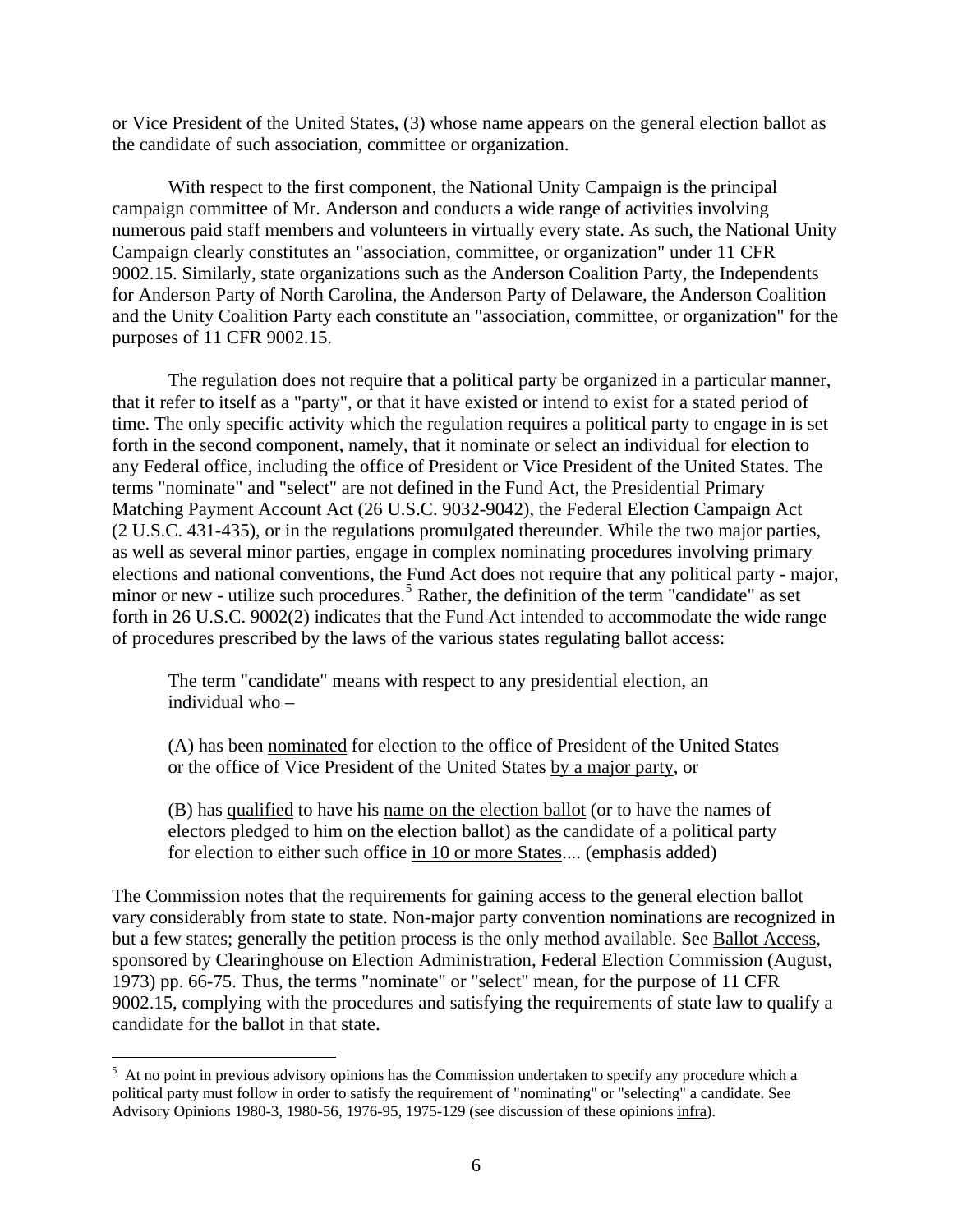With respect to the National Unity Campaign for John Anderson, the Commission notes that one of its major activities and purposes is to place Mr. Anderson's name on the general election ballot in every State and the District of Columbia. The National Unity Campaign has conducted successful petition drives in several states to qualify Mr. Anderson for the ballot and is actively pursuing ballot access for Mr. Anderson in many other states. The Commission therefore concludes that the National Unity Campaign has met the requirement of "nominating" or "selecting" Mr. Anderson as a candidate for President of the United States. The Anderson Coalition Party, in accordance with Michigan law, circulated petitions, held county caucuses to elect delegates to its state convention who in turn selected Mr. Anderson as their presidential nominee, qualified itself for the August 5 primary election, and received sufficient votes in the primary to achieve a ballot position for Mr. Anderson in the 1980 general election. Thus, the Anderson Coalition Party has met the requirement of "nominating" or "selecting" Mr. Anderson as its candidate for President of the United States. By virtue of complying with similar procedures in the States of North Carolina and Delaware, the Independents for Anderson Party of North Carolina and the Anderson Party of Delaware have satisfied the requirement of "nominating" or "selecting" Mr. Anderson as their candidate for President of the United States. Similarly such organizations as the Anderson Coalition and the Unity Coalition Party, by engaging in successful petition drives, have "nominated" or "selected" Mr. Anderson as their presidential candidate.

The next question, therefore, is whether the third component of 9002.15 has been satisfied, i.e., whether Mr. Anderson's name "appears on the general election ballot as the candidate of such association, committee, or organization." The Commission notes that Mr. Anderson will appear on the ballot as the candidate of the Anderson Coalition Party in the November 1980 general election in Michigan. In North Carolina, pursuant to the permanent injunction issued by Federal District Court Judge Dupree of the Eastern District of North Carolina on August 20, 1980, Mr. Anderson will appear on the November ballot as the presidential nominee of the Independents for Anderson Party of North Carolina.<sup>[6](#page-6-0)</sup> In New York and Connecticut, Mr. Anderson appears on the ballot as the candidate of the Unity Coalition Party and the Anderson Coalition, respectively. With respect to these states, Mr. Anderson certainly "appears on the general election ballot as the candidate of" these organizations. In Advisory Opinion 1980-3, the Commission held that the Citizens' Party would attain political

1

<span id="page-6-0"></span><sup>&</sup>lt;sup>6</sup> Mr. Anderson's appearance on the Delaware ballot is contingent upon the Anderson Party of Delaware certifying its nomination of Mr. Anderson by September 1, 1980.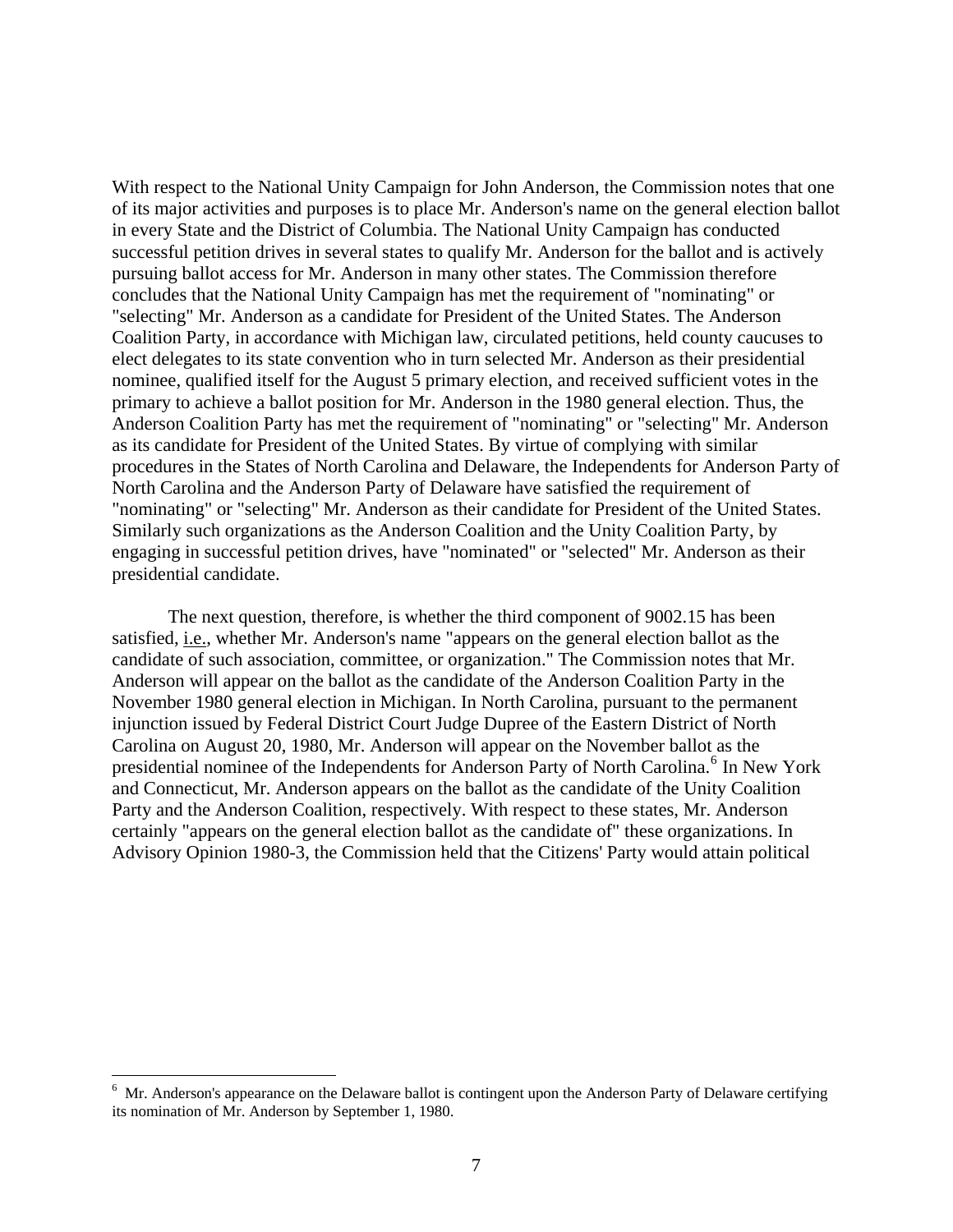party status under the Federal Election Campaign  $Act^7$  $Act^7$  upon receipt of verification from the appropriate State election official that the name of a Citizens' Party candidate for Federal office will appear on that State's ballot as the candidate of the Citizens Party.<sup>[8](#page-7-1)</sup> Therefore, the Commission concludes that upon receipt of verification from the appropriate State election officials that the name of a Federal candidate, including Mr. Anderson, will appear on those States' ballots as the candidate of the Anderson Coalition Party, the Independents for Anderson Party of North Carolina, the Anderson Party of Delaware, the Anderson Coalition, the Unity Coalition Party, or of any other organization meeting the requirements of 11 CFR 9002.15 as discussed above, then these organizations will attain political party status under the Fund Act.

The remaining issue, then, is whether Mr. Anderson is a "candidate" for purposes of the Fund Act. As noted above, 9002(2) provides that the term "candidate" means, as relevant herein, an individual who –

(B) has qualified to have his name on the election ballot (or to have the names of electors pledged to him on the election ballot) as the candidate of a political party for election to either such office in 10 or more States.

Subsequent to its ruling regarding the Citizens' Party's status as a political party<sup>[9](#page-7-2)</sup>, the Commission held in Advisory Opinion 1980-56 that if the Citizens' Party candidate for President of the United States receives 5% or more of the total number of votes cast for the Office of President in the 1980 election, he may be entitled to payment under 26 U.S.C. 9006 if otherwise eligible pursuant to Chapter 95 of Title 26. The Commission further concluded that the appropriate payment under 9006 would be computed by totalling all of the popular votes received by a new party candidate in the 1980 presidential election, including those votes cast for the candidate whose name appears on a state ballot as an independent candidate, rather than as the candidate of a political party. See also 26 U.S.C. 9004(a)(3). At the time of its ruling in Advisory Opinion 1980-56, the Commission had received verification that the presidential candidate of the Citizens' Party was on the ballot as the candidate of the Citizens' Party in one state.<sup>[10](#page-7-3)</sup> Therefore, the Commission concludes that Mr. Anderson is a "candidate" under the Fund

 $\overline{a}$ 

See Explanation and Justification of Regulations, 45 Fed. Reg. 43373 (June 27, 1980).

<span id="page-7-0"></span><sup>7</sup> 2 U.S.C. 431(16) defines the term political party as "an association, committee, or organization which nominates a candidate for election to any Federal office whose name appears on the election ballot as the candidate of such association, committee, or organization." See also

<sup>11</sup> CFR 100.15. In adopting the definition of "political party" for purposes of Title 26, the Commission stated:

<sup>9002.15</sup> Political Party

While the term "political party" is not defined in Title 26, it is used throughout that Title. To make clear that this term has the same meaning as under Title 2 the Title 2 definition has been added here. Thus, this definition follows 2 U.S.C. 431916). (emphasis added).

<span id="page-7-1"></span><sup>&</sup>lt;sup>8</sup> On April 11, 1980, the Commission received verification from the Kentucky State Board of Elections that candidates of the Citizens' Party would appear on the general election ballot in that state as candidates of the Citizens' Party.

<span id="page-7-2"></span><sup>9</sup> See discussion supra regarding Advisory Opinion 1980-3.<br>
<u>See</u> discussion supra at footnote 8.

<span id="page-7-3"></span>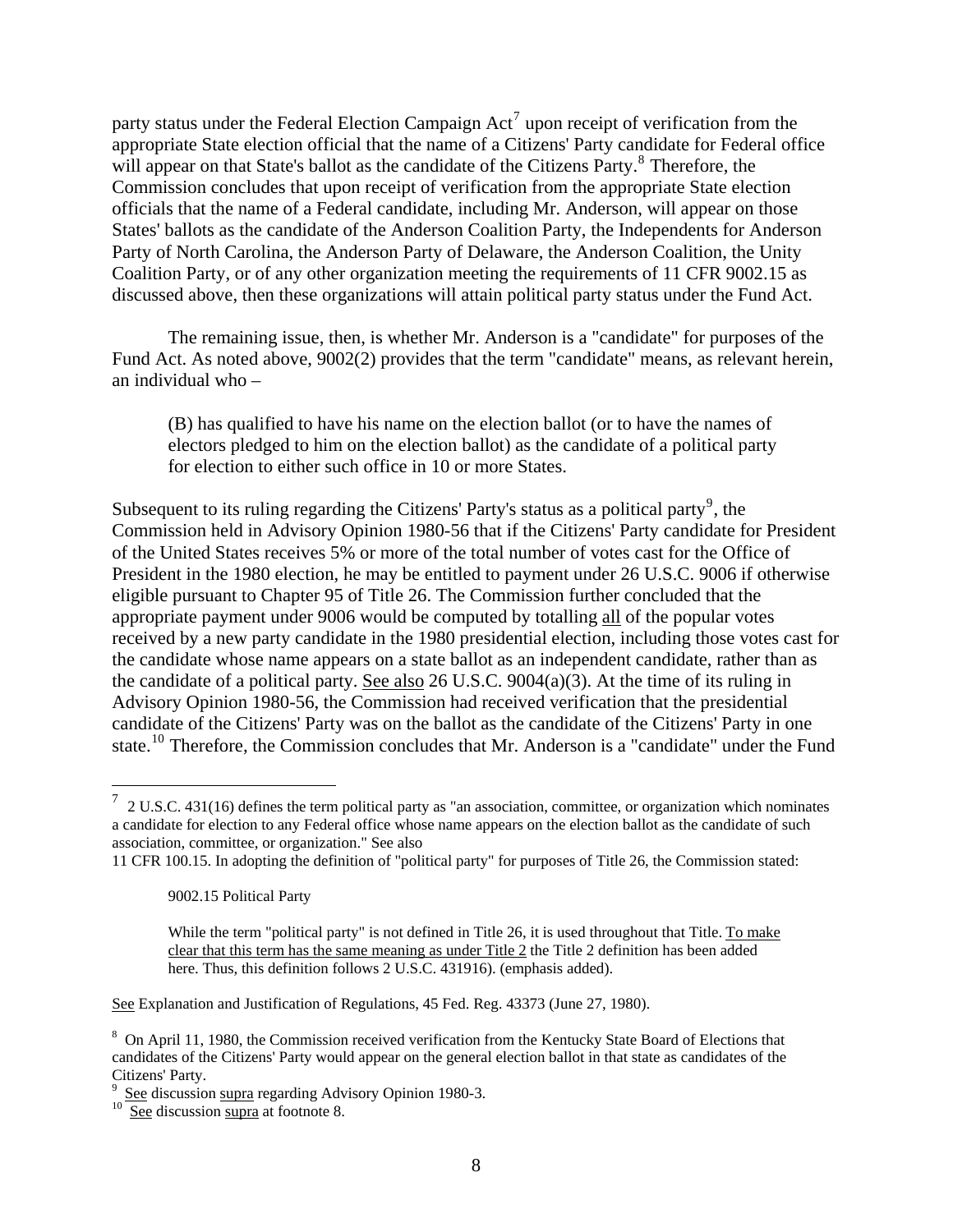Act so long as he has, as you state in your request, qualified to be on the ballot in 10 or more States.

The foregoing construction of the "10 state" requirement of 26 U.S.C. 9002(2)(B) is consonant with the overall purpose of this provision. In Buckley v. Valeo, 424 U.S. 1, 104, fn. 140, the Supreme Court upheld the 10 state requirement, noting that:

Success in Presidential elections depends on winning electoral votes in States, not solely popular votes, and the requirement is plainly not unreasonable in light of that fact.

Thus, the 10 state requirement advances the governmental interest in affording public financing only to those candidates who, by virtue of the breadth of their support, enjoyed at least the theoretical possibility of capturing a large number of votes in the electoral college.

Indeed, the legislative history reflects that Congress' concern focused primarily on how well a candidate performed in the general election, rather than on under what label a candidate appeared on the ballot in a given number of states. At several points in the floor debates, members of the Senate stated that the Fund Act would provide Federal subsidies to minor or new party candidates who receive 5 percent or more of the total popular vote cast for President without regard to whether the candidate ran under one label or under several labels. The issue of candidates who appear on state ballots under more than one label arose on several occasions with respect to Governor George Wallace, who appeared on various state ballots as an independent or as the candidate of eight different parties and captured nearly 14 percent of the vote in the 1968 presidential election. As Senator Pastore explained:

The Senator from Alabama raised the question about the minority candidate. He mentioned the name of Wallace, but it could be any minority party that runs as a candidate for presidency under two or different party labels. In allocating whatever he may be entitled to if he comes under the provisions of this law, it ought to be predicated on the total vote of the individual candidate.

117 Cong. Rec. 18934 (daily ed. Nov. 18, 1971). See also 117 Cong. Rec. 18882-3 (daily ed. Nov. 17, 1971) (colloquy between Senators Allen and Pastore); 120 Cong. Rec. 5847 (daily ed. April 11, 1974) (remarks of Senator Kennedy).

The Commission therefore concludes that Mr. Anderson would not be excluded from receiving post-election public funds as a candidate of a new party pursuant to 26 U.S.C. 9004(a) (3) if he receives 5 percent or more of the total popular votes cast for President in the 1980 general election, including votes cast for him in states where he appears on the ballot as a candidate of a political party as well as in states where he appears on the ballot as an independent candidate. However, the Commission expressly conditions its opinion on Mr. Anderson satisfying all other eligibility requirements set forth in the Fund Act. Therefore, the Commission need not reach the issue of whether the National Unity Campaign is, as you suggest, the "functional equivalent of a political party" for purposes of the Fund Act. Nor does the Commission decide whether the National Unity Campaign or any of the other organizations